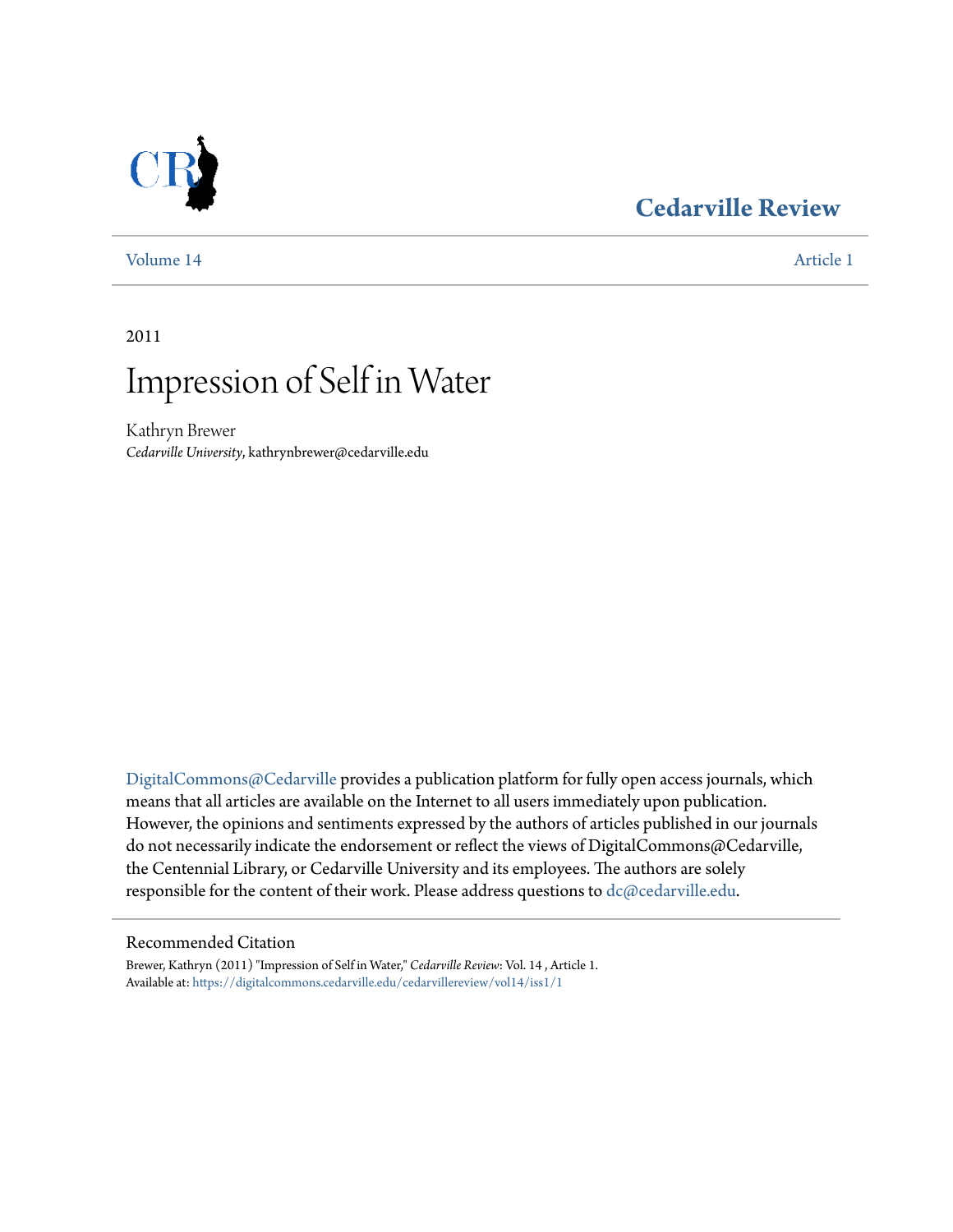## Impression of Self in Water

Browse the contents of [this issue](https://digitalcommons.cedarville.edu/cedarvillereview/vol14/iss1) of *Cedarville Review*.

#### **Keywords**

Poetry

#### **Creative Commons License**  $\bigcirc$   $\circ$

This work is licensed under a [Creative Commons Attribution-Noncommercial-No Derivative Works 4.0](http://creativecommons.org/licenses/by-nc-nd/4.0/) [License.](http://creativecommons.org/licenses/by-nc-nd/4.0/)

#### **About the Contributor (Optional)**

Kathryn Brewer is currently promoting Maimonidean obscurity whilst simultaneously cultivating her image as a poet by frequenting dark corners and brooding over caffeinated beverages. In her free time she drinks tea, practices yoga, and leads raft tours down the Nile River. She drives a golden Buick and grows lavender.

Follow this and additional works at: [https://digitalcommons.cedarville.edu/cedarvillereview](https://digitalcommons.cedarville.edu/cedarvillereview?utm_source=digitalcommons.cedarville.edu%2Fcedarvillereview%2Fvol14%2Fiss1%2F1&utm_medium=PDF&utm_campaign=PDFCoverPages)



Part of the <u>[Poetry Commons](http://network.bepress.com/hgg/discipline/1153?utm_source=digitalcommons.cedarville.edu%2Fcedarvillereview%2Fvol14%2Fiss1%2F1&utm_medium=PDF&utm_campaign=PDFCoverPages)</u>

This poetry is available in Cedarville Review: [https://digitalcommons.cedarville.edu/cedarvillereview/vol14/iss1/1](https://digitalcommons.cedarville.edu/cedarvillereview/vol14/iss1/1?utm_source=digitalcommons.cedarville.edu%2Fcedarvillereview%2Fvol14%2Fiss1%2F1&utm_medium=PDF&utm_campaign=PDFCoverPages)